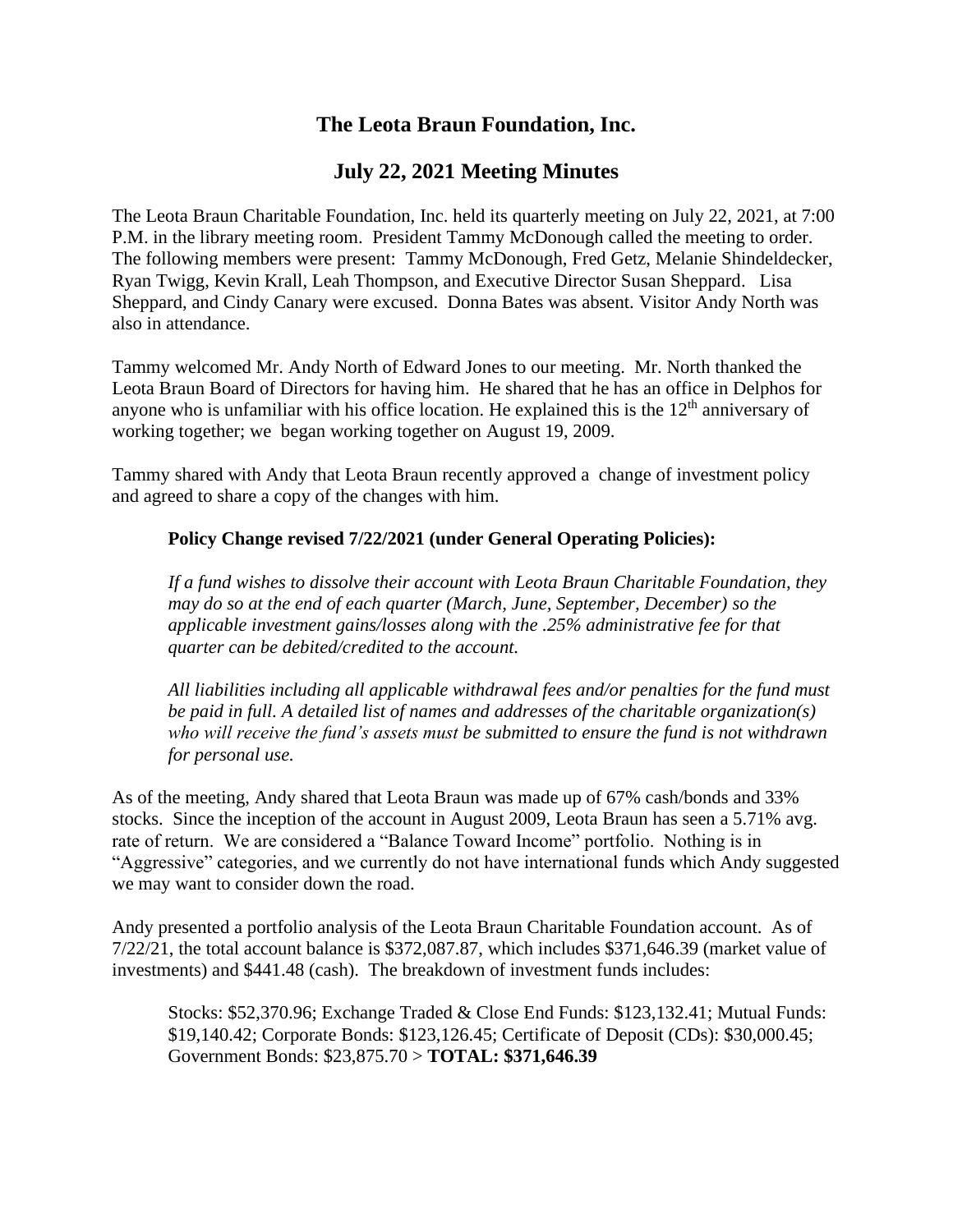Included in the presentation, Andy shared the estimated investment income is \$9,117.32, the average per year.

Ryan Twigg expressed a concern that could cause issues for all fund holders of the organization: If fund holders pull out large sums of money and we lose the good interest rates that we currently have on our bonds (for example those like AT&T receiving 5.35% interest) if we should have to cash them out to pay out funds to requesting fund holders. Fred Getz shared that he has comments on that which he will share later in the meeting. Other members expressed similar concerns.

Andy was excused from the meeting following his presentation.

*Additional comments regarding Leota Braun investments:*

- 1. Fred Getz' comments on Ryan's concern "Yield to Maturity" (above or below par value). The idea of doing better in stock markets. Fred expressed he purchases a document that helps him know good investments. If we choose to go riskier, he proposes to go with something he has the ability to watch.
- 2. Melanie Shindeldecker shared that she wishes to include a questionnaire with annual statements asking members if they have any major projects upcoming in the year, so as a Board, we can better predict how best to put their money to work for them.

Proof of the Meeting- E-mails were sent to the board for the July 22, 2021 meeting.

Reading of the Minutes- The minutes of the April 22, 2021 board meeting were distributed via email to members prior to the meeting. Melanie Shindeldecker moved to accept the minutes. Kevin Krall seconded the motion. The motion was approved.

Treasurer Melanie Shindeldecker reported a checking account balance as of 6/30/21 was \$18,440.55. Investments as of 6/30/21 were \$366,575.89 for a total fund balance of \$385,016.44. Second quarter receipts were \$56,475.94 which includes \$42,000 withdrawal from investments and disbursements were \$60,311.20. Ryan Twigg moved to accept the Treasurer's report. Fred Getz seconded the motion. The motion was approved. Kevin Krall moved to accept Receipts & Disbursements as reported. Ryan Twigg seconded the motion. The motion was approved.

## **Officers Report:**

President- no report.

VP- no report.

Secretary- no report

Treasurer- Fund Update: Veterans Memorial - Reed Shaffer said they may be getting a rather large display piece, which will cost money to move. He said there is also an outstanding bill that needs to be paid yet from this account. He said more donations may be forthcoming.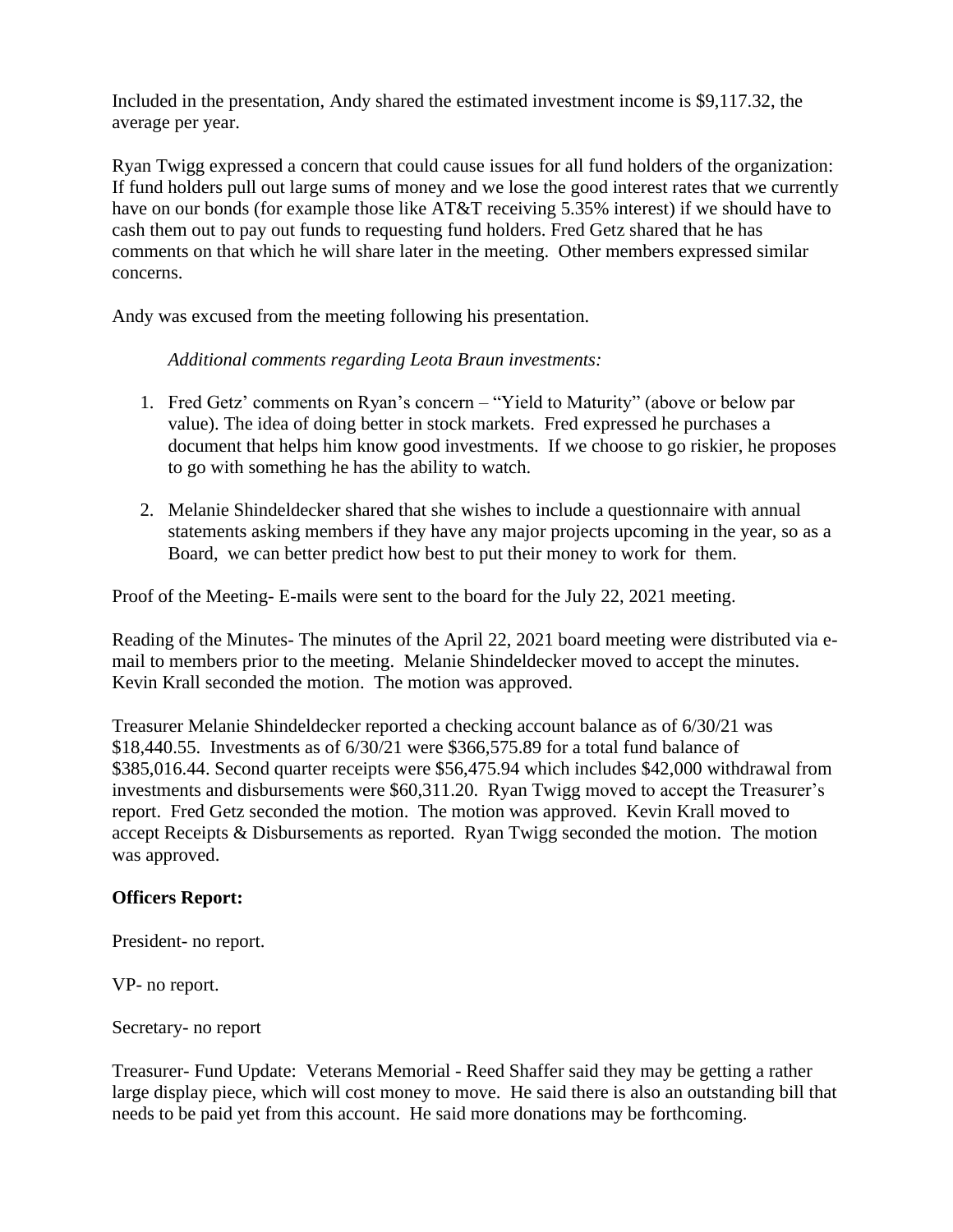Rockford Bicentennial – Melanie is waiting to receive at least one if not two outstanding invoices that need to be paid from this fund. After these bills are paid, it is the committee's wish to transfer their remaining fund balance to the Shanes Crossing Historical fund.

Parkway's Fight Against Cancer – we were contacted this past spring about disbursing all but a small portion of their account. As of this date, Melanie is still waiting to receive disbursement forms.

Shanes Park Capital Improvement – their intention is to replace the \$5,000 they requested for the pickle ball courts.

America Legion – water main pipe burst.

Mendon Union Rec Assn. – they have decided to no longer be in operation after this year. They are requesting to dissolve their funds.

Band Trip this fall- Kendra is wondering if it is possible to put their monies towards their September payment/deposit.

Veterans Banners – the village is accepting banner orders until August 20th. Melanie has received money for 5 banners in the past month. After August  $20<sup>th</sup>$ , they will no longer accept veteran banner orders. It is their intention to have the banners made and hung up in town by Veterans Day. Brand It Marketing is keeping me up-to-date on the project by copying me on emails. \$500 worth of banners was recently received.

There is one new fund – Willshire Museum Fund. They opened their fund with a \$1,400 deposit. The committee has applied for a grant. I am unsure of the status of that grant.

Med/Dent Fund – certified letters were sent to the loan recipients Chris Brazle and Karisson Clifton and their parents as co-signers on the loans. All certified letters, which contained copies of their loan paperwork, were delivered, according to the US Postal Service tracking information. Thank you to Cindy Canary for her work in finding current addresses of the recipients and parents. Chris Brazle has paid his loan in full of \$3,500. No response yet from Karisson Clifton or her parents. The letters stated they had until December 31, 2021 to pay their loan in full without interest charges.

Electronic votes from last quarter reviewed: MURA requested \$2,000 for concession stand food and paying for insurance coverage; American Legion requested \$2,535 for veteran's memorial signs; Shanes Park requested \$5,000 for pickle ball court at the park; Willshire Park requested \$4,072 for walking path coating. All electronic votes were approved as listed above.

Investment Committee- Fred reported that our investments are at a 37.8% risk. Just a note: Money market at Edward Jones is just as a convenience because it is not making anything on the Franklin (0%). Melanie asked if it would be better to move to a savings to make a small amount. Tammy stated it was for convenience. Fred added we have a \$15,000 CD coming due at the end of July (it comes due every 6 months) or we can renew it for a year. Kevin Krall proposed to take \$5,000 of the CD coming due and place in Franklin. Fred will restructure the two \$15,000 CDs into three \$10,000 CDs, maturing every 4 months. Melanie made a motion to accept Fred's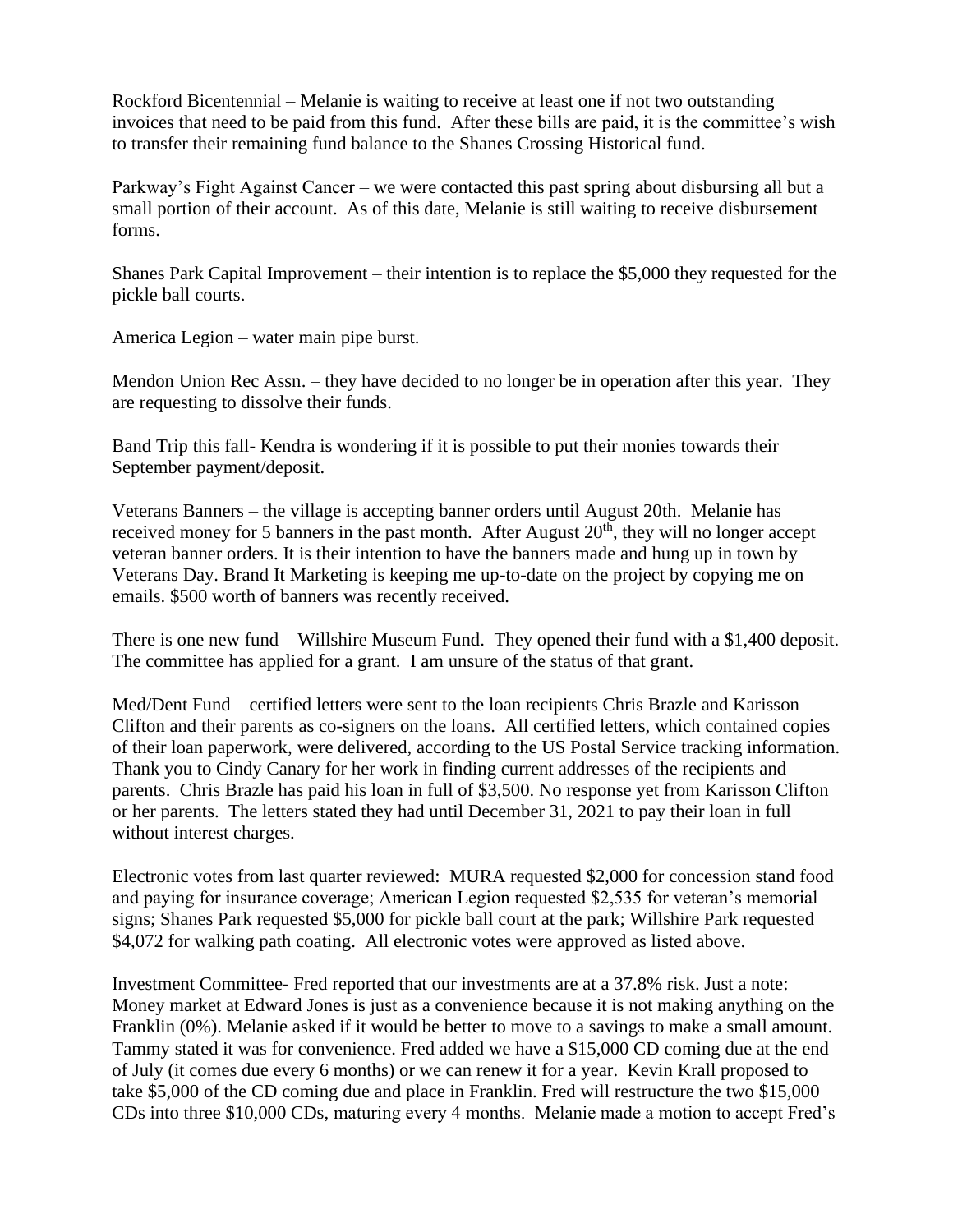restructuring the two \$15,000 CDs into three \$10,000 CDs, maturing every 4 months, seconded by Fred. Motion was approved.

Audit Committee- no report.

Finance & Gifts Committee- no report.

Promotions- no report.

Events Committee- Tammy shared she is working on a letter to be sent out later in the fall.

Nominations Committee- no report.

Grants and Distribution- no report

Executive- no report.

### **Old Business:**

External Audit – the Board wishes to revisit conducting an external audit with Steve Samples in January 2022. Of the three sections outlined – Policy Review, Cash, and Investments, the Board agreed the one area they believe could be beneficial would be a Policy Review. Since Tammy and Kevin recently conducted an internal audit of the finances, the Board felt the one area that hasn't been addressed recently is Policies. The Board will revisit this discussion in January 2022.

Exit strategy for Funds leaving LBCF – Melanie also noted according to conversations with Mercer County Foundation and Van Wert County Foundation, funds being dissolved must go to another charitable organization. Neither charge commission fees because of the size of their respective accounts.

Policy Addition – Melanie proposed an addition to the policy: dissolving at the end of a quarter to reflect the debit or credit associated with fees and/or penalties. The policy also included the updated copy to reflect funds must go to a charitable organization.

### **Per above: Policy Change revised 7/22/21 (under General Operating Policies):**

*If a fund wishes to dissolve their account with Leota Braun Charitable Foundation, they may do so at the end of each quarter (March, June, September, December) so the applicable investment gains/losses along with the .25% administrative fee for that quarter can be debited/credited to the account.*

*All liabilities including all applicable withdrawal fees and/or penalties for the fund must be paid in full. A detailed list of names and addresses of the charitable organization(s) who will receive the fund's assets must be submitted to ensure the fund is not withdrawn for personal use.*

A motion by Kevin Krall to accept the above policy addition, seconded by Melanie Shindeldecker. The motion was approved.